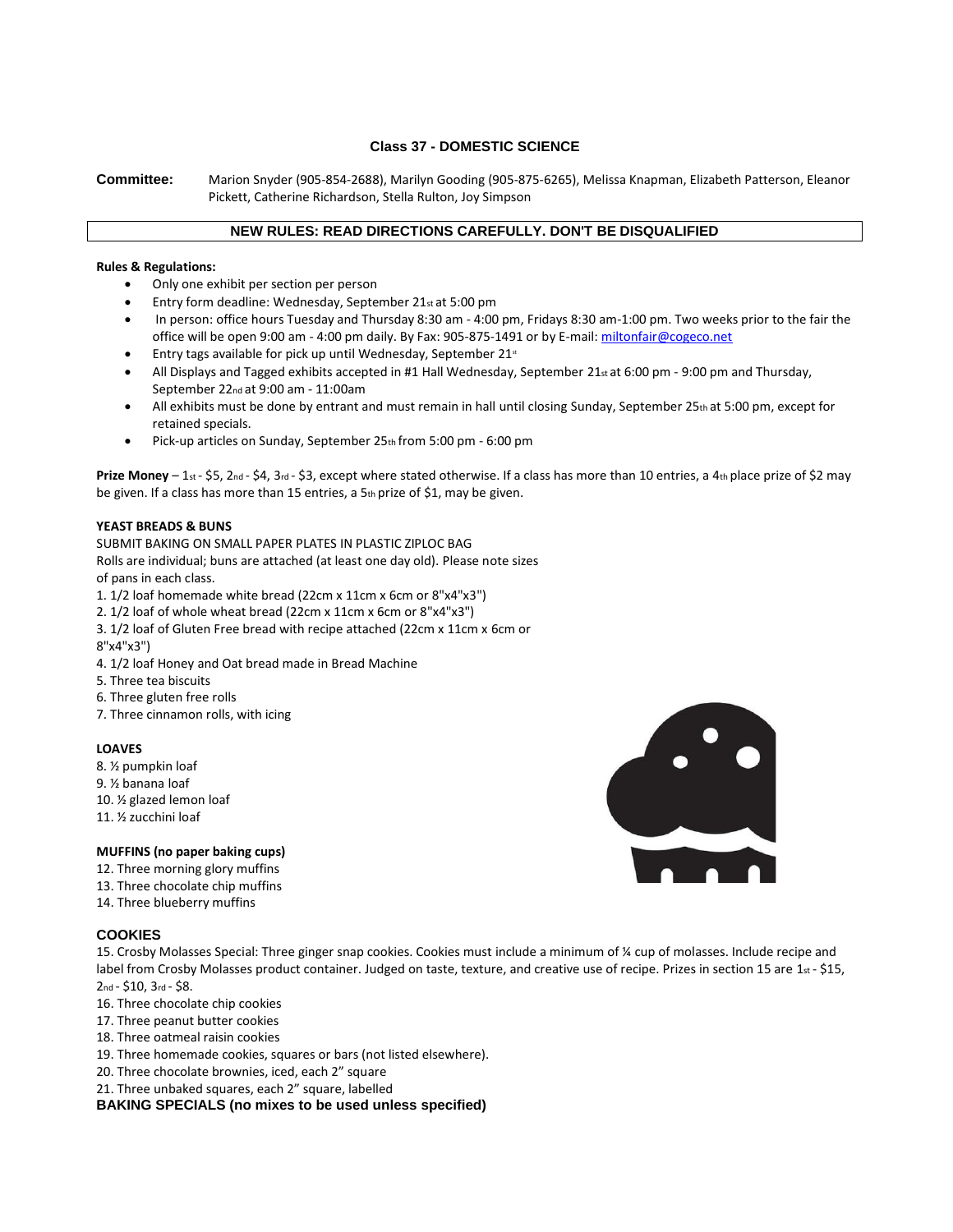1st PRIZE SPECIALS MAY BE REMOVED BY THE SPONSOR AFTER JUDGING!

SUBMIT BAKING ON SMALL PAPER PLATES IN PLASTIC ZIPLOC BAG.

In sections 22-31, regular prize money is paid in addition to the Specials offered.

22. Coffee Cake, 3 slices, 2" X 2"

23. 8" Pan of Date Squares. Special of \$15 given by Marilyn Gooding. First prize to be retained.

24. Queen Elizabeth Cake. Special of \$15 given by Ross Runnalls. First prize to be retained.

25. 9" Pumpkin Pie. Special of \$10 given by Bruce Richardson. First prize to be retained.

26. 9" Cherry Pie, with lattice top. Special of \$15 given by Marion Snyder. First prize to be retained.

27. 9" Peach Pie, double crust. Special of \$15 given by Bruce Richardson. First prize to be retained.

28. 9" Apple Pie, double crust. Special of \$15 given by Caroline Patterson. First prize to be retained.

29. 9" Any fruit pie not listed, double crust. Special of \$15 given by Ryan Richardson. First prize to be retained.

30. Best Muffin recipe, three (3)

31. Crosby Molasses Special: Cake made with molasses. Cake must include a minimum of ¼ cup of molasses. Minimum 8" pan. Include recipe and label from Crosby Molasses product container. Judged on taste, texture, and creative use of recipe. Prizes in section 31 are 1st - \$15, 2nd - \$10, 3rd - \$8.

**32. O.A.A.S. Butter Tarts Competition** - Exhibitors are asked to exhibit 3 full size butter tarts. No nuts, no fruit, no raisins, no pecans. Tarts must be on a clean paper plate inside a clear plastic bag. Entry must be made solely by the person entering the competition including the pastry. Winner will represent Milton Fair at the District Competition in October 2022. Prize money in Section 32 is  $1^{st}$  - \$15,  $2^{nd}$  - \$10, and  $3^{rd}$  - \$8.

*District Competition (October 2022)*

- The entrant must have won the butter tart competition at the local Fair/Exhibition to be eligible to enter the District Competition.
- The size of the tarts must be full size tarts. (no mini or bite size tarts)
- A total of 6 tarts will be required to be shown.
- Tarts must not contain fruit or nuts (ie., no raisins, no pecans)
- Tarts must be on a clean, sturdy plate (no paper plates) inside of a clear plastic bag with the exhibitor's name and address using the entry tag provided.
- Prize money to be paid by the District. First place will represent District 5 at the Provincial Competition.

### *Provincial Competition (February 2023)*

- The entrant must have won the District Competition to be eligible to enter the Ontario Association of Agricultural Societies Competition at the convention. In the case where the District winner is unable to send an entry to the convention then the 2nd prize district winner will be eligible to enter.
- The size of the tarts must be full size tarts. (no mini or bite size tarts)
- A total of 6 tarts will be required to be shown.
- Tarts must not contain fruit or nuts (ie., no raisins, no pecans)
- Tarts must be on a clean, sturdy plate (no paper plates) inside of a clear plastic bag with the exhibitor's name, address, and District represented using the entry tag provided.
- 1st, 2nd, and 3rd place entries will not be returned to exhibitor but will be placed for auction at the convention. 35. Three pumpkin tarts. no paper baking cups)

Provincial Prize Money – 1st \$50.00 2nd - \$30.00 3rd - \$20.00, donated by

#### **Gay Lea Foods Co-Operative** 37. Three pieces Peanut Brittle

33. Three butter tarts, with raisins. (no paper baking cups)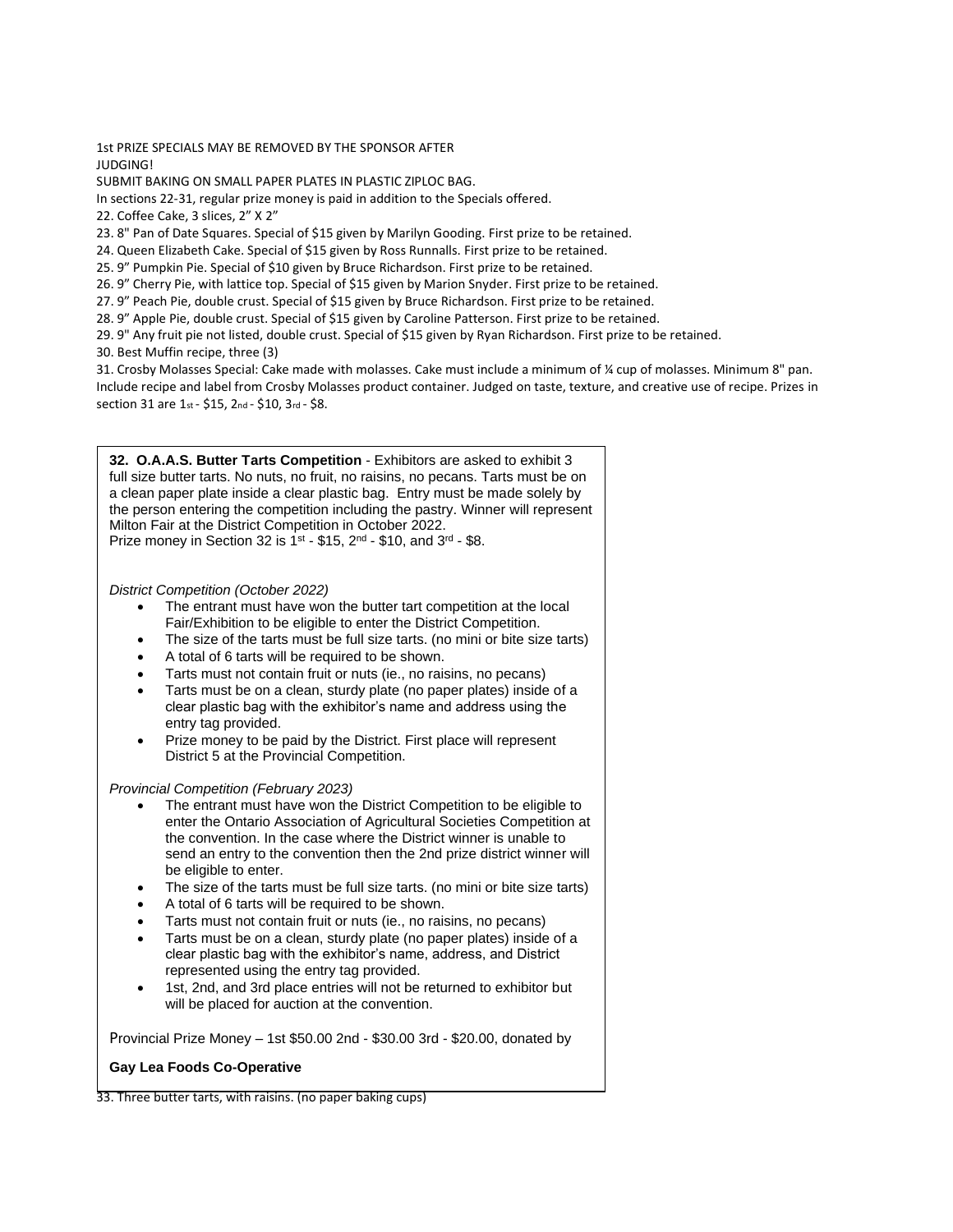- 34. Three fruit-filled tarts, labelled. (no paper baking cups)
- 35. Three pumpkin tarts. no paper baking cups

### **CANDY**

- 36. Three pieces Peppermint Bark
- 37. Three pieces Peanut Brittle
- 38. Three pieces Chocolate Fudge, each piece 2" square
- 39. Three pieces Maple Cream Fudge, each piece 2" square
- 40. Trail Mix, 1 cup, displayed in clear plastic container
- 41. Nuts & Bolts, 2 cups displayed in clear plastic container
- 42. Candied Pecans, 1 cup, displayed in clear plastic container

### **CANNED FRUIT**

\*\*NO QUART JARS!!! \*\*NO FOOD COLOURING \*\*LABEL AND DATE ALL JAMS, JELLIES, FRUITS AND PICKLES.

Containers to be opened by judge. Jar seal must not be broken prior. Please no identifying marks on the jars, such as fancy lid covers. Preference given to this year's canning.

### **Pint jar (500 ml or 2 cups), sealed, label and date!!**

- 43. Canned pears
- 44. Canned peaches
- 45. Canned applesauce
- 46. Canned tomatoes

# **JAMS AND JELLIES**

### **Approximately 8 ounces or 250 ml jar, sealed, NO WAX, label and date!!**

47. SPRINGRIDGE FARM SPECIAL: Cooked Strawberry Jam. Gift Certificates from Springridge Farm of \$25, \$20 and \$15.

- 48. Black Currant Jam
- 49. Red Currant Jelly
- 50. Cooked Raspberry Jam
- 51. Cooked Peach Jam
- 52. Freezer Strawberry Jam, unsealed
- 53. Freezer Raspberry Jam, unsealed
- 54. Freezer Peach Jam, unsealed
- 55. Grape Jelly
- 56. Traditional Marmalade
- 57. Red Pepper Jelly
- 58. Jam, not listed above, labelled
- 59. Jelly, not listed above, labelled



**BERNARDIN Jam/Jelly Award in Sections 48-59** Judge's Choice. Best Jam/Jelly using **Bernardin** pectin. Judging will be based on appearance, taste, texture and recipe creativity. Winning entry must include proof of purchase of **Bernardin** pectin. 1<sup>st</sup> - \$20 Gift Certificate plus Rosette Prize Ribbon.

# **PICKLES**

**\*\*NO QUART JARS!!!** Pint jar or 500 ml jar, sealed**, label and date**!! No food colouring.

60. SPECIAL: Medium Salsa, 1 pint jar. Include recipe. Special of \$10 is given by Joan Marshall, in addition to regular prize offered. First prize to be

retained.

- 61. Hot and Spicy Salsa
- 62. Bread and Butter Pickles
- 63. Icicle Pickles
- 64. Dill Pickles
- 65. Pickled Beets
- 66. Nine day Pickles
- 67. Pickle any other variety not listed above, labelled
- 68. Zucchini Relish
- 69. Hot Dog Relish